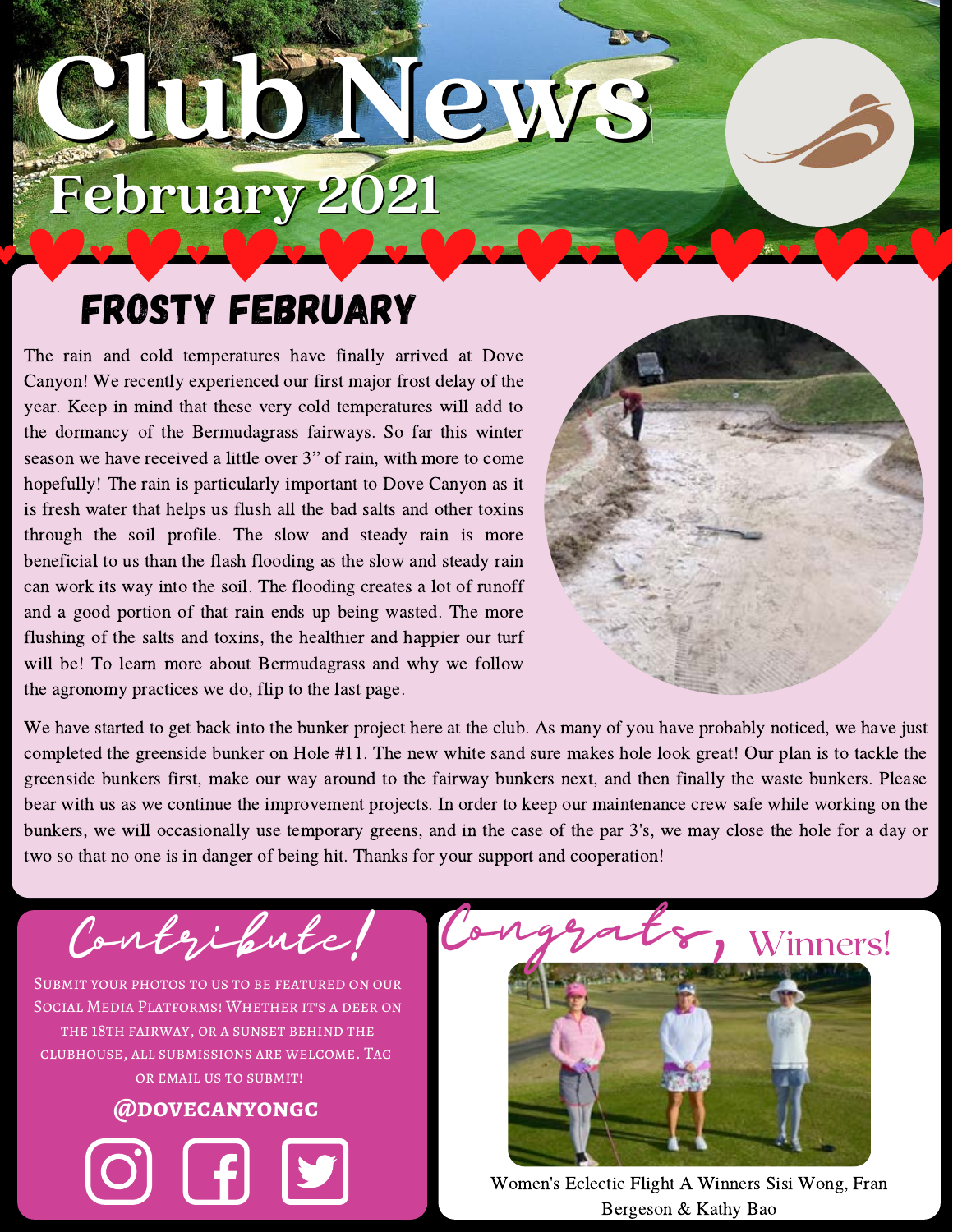ove if in the

February has arrived and with it, California has reopened outdoor dining! It has been so nice seeing some of our members back on the patio enjoying the cool weather. We are excited to ramp up our Food  $&$  Beverage operation again and get back to what we do best - serve our members.

We are happy to announce that breakfast has returned on Saturdays and Sundays from 7AM to 2PM! Additionally, we are currently working on securing more heaters so that we can accommodate as many requests for warmth as possible.

Be on the lookout for our Super Bowl specials on the first Sunday of February, as well as our Valentine's Day special on Saturday February 13th.

As promised in our recent email, make sure you check out the nightly food and drink specials. Please see the calendar for more information, we have an exciting month planned and look forward to seeing you at the club!





Vines OF THE MONTH

#### **Daou Reserve Chardonnay** \$30 per Bottle / \$150 per 6 Pack



This gorgeous Chardonnay displays straw with shimmering gold highlights. The nose bears tropical notes with a full profile of ripe ruby red grapefruit, white peach and a dash of apricot. The French oak stands dutifully in the background allowing the fruit to elevate to perfection. This Chardonnay can be enjoyed now, but will have a long and gracious life in the bottle.



\$35 per Bottle / \$180 per 6 Pack **Bodyguard**

This is the story and the lesson of Bodyguard. When George & Daniel Daou were children, their home was hit by one of the first bombs in the Lebanese Civil War. Both brothers suffered grave injuries and as a result of the bombing, the family fled to France. Their mother, Marie Daou, summoning her innate strength and courage, led the family to safety in France where they would build a new life.

This impactful time, defined in their history by love and hope, inspires Bodyguard. Chapters later, when the family would lose everything yet again, Georges & Daniel would find themselves the new guardians of the Daou Family.

#### Notes:

Notes of cocoa, coffee, dark chocolate, licorice and sweet pipe tobacco are rounded out with whispers of truffle, toffee, mocha and menthol. A juicy, fleshy palate offers bright, generous flavors of cherry, cranberry, stra rounded out with whispers of truffle, toffee, mocha and menthol. A juicy,

fleshy palate offers bright, generous flavors of cherry, cranberry, supported by underlying accents of dusty leather, pencil shavings, cigar box and crushed herbs. An elegantly styled and beautifully structured finish reverberates with focused energy, vibrant berry fruit and ripe, polished

tannins.

Blend: 59% PETIT VERDOT | 41% PETITE SIRAH

Place order by emailing jmoreno@dovecanyongc.com by the end of the month. Applies to F&B minimum.

 $Kub$  Vews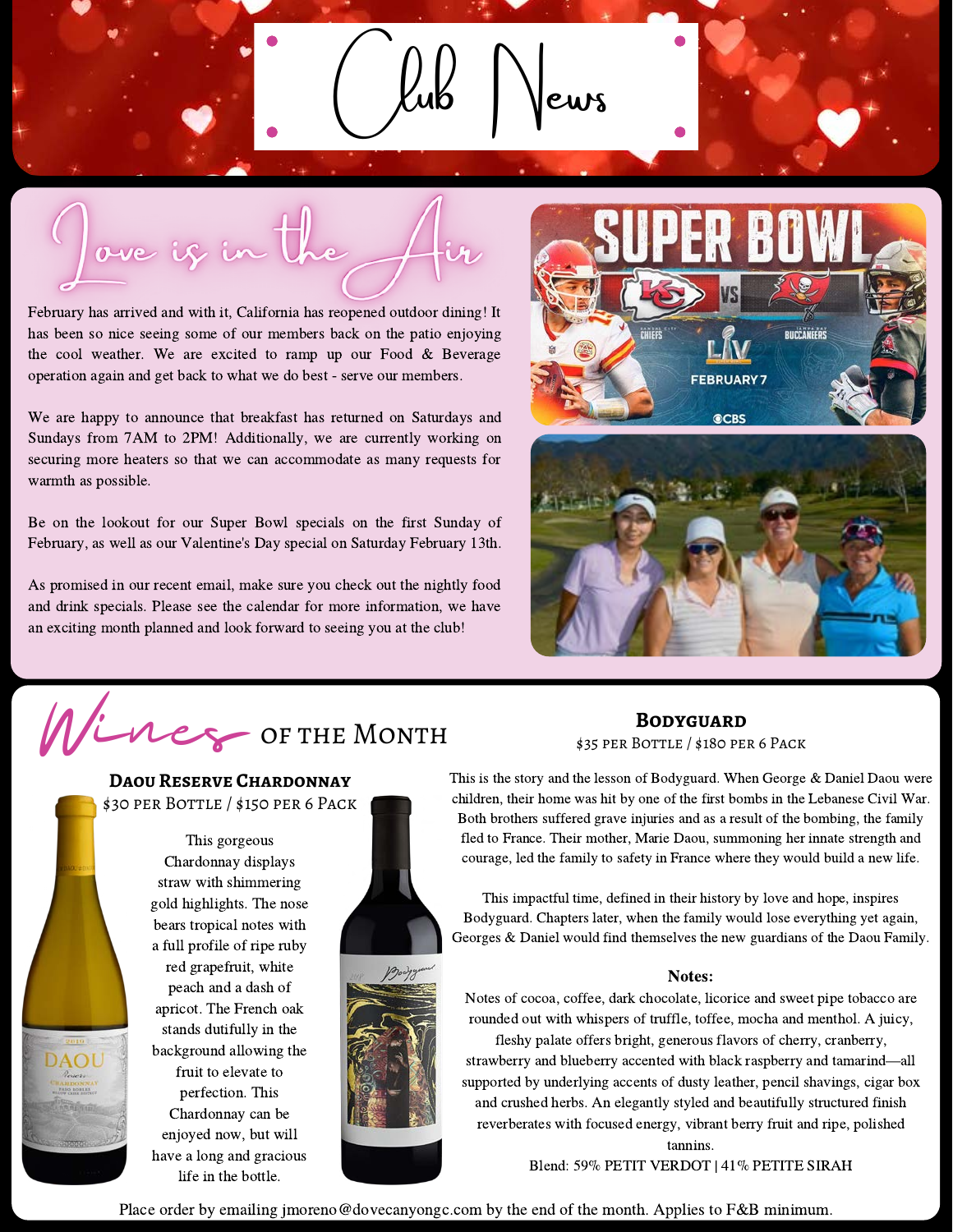#### **Upcoming Events**

#### **Couples Valentine's Tournament**

WE ARE KICKING OFF THE COUPLES' season with the Valentine's TOURNAMENT ON FEBRUARY 14TH. The event will be a Couples' Scramble and we will be taking THE BEST 9-HOLES IN RELATION TO par. Tee times will be start at 9:54 AM and there will be food and drinks throughout the round. Registration is open on FORETEES THROUGH FEBRUARY 10th. The Event is filling up quickly so be sure to sign up TODAY!

January Recap

 $|ews$ 

#### **Women's Eclectic Tournament**

In January Dove Canyon hosted the first Women's event, the 2021 Eclectic. Ladies played stroke play for their first round. Eclectic for their second, which means scores can only improve from their first round. Dove Canyon Golf Club would like to thank all the ladies who came out and supported the event!

#### **A Flight**

**B FLIGHT**T2ND KATHY BAO (-7) **C FLIGHT** 1st Sisi Wong (-8) T2nd Suzanne Mardock (-7) T2nd Fran Bergeson (-7)

1st Jennifer Haget (-14) T2nd Chole Lee (-9) T2nd Patricia Ferraro (-9)





1st Dassie Feingold (-13) 2nd Maureen Amirault (-10) 3rd Helga Gruner (-8)

> HOLE IN ONE CLUB



#### **Congratulations to**

**Tom Marlborough - Hole 13** January 3rd, 135 yards

**Katherine Muzi - Hole 4** January 3rd, 165 yards

**Jason Kiley - Hole 13** JANUARY 12TH, 134 YARDS

**Robert Heisler - Hole 17** January 24th, 155 yards